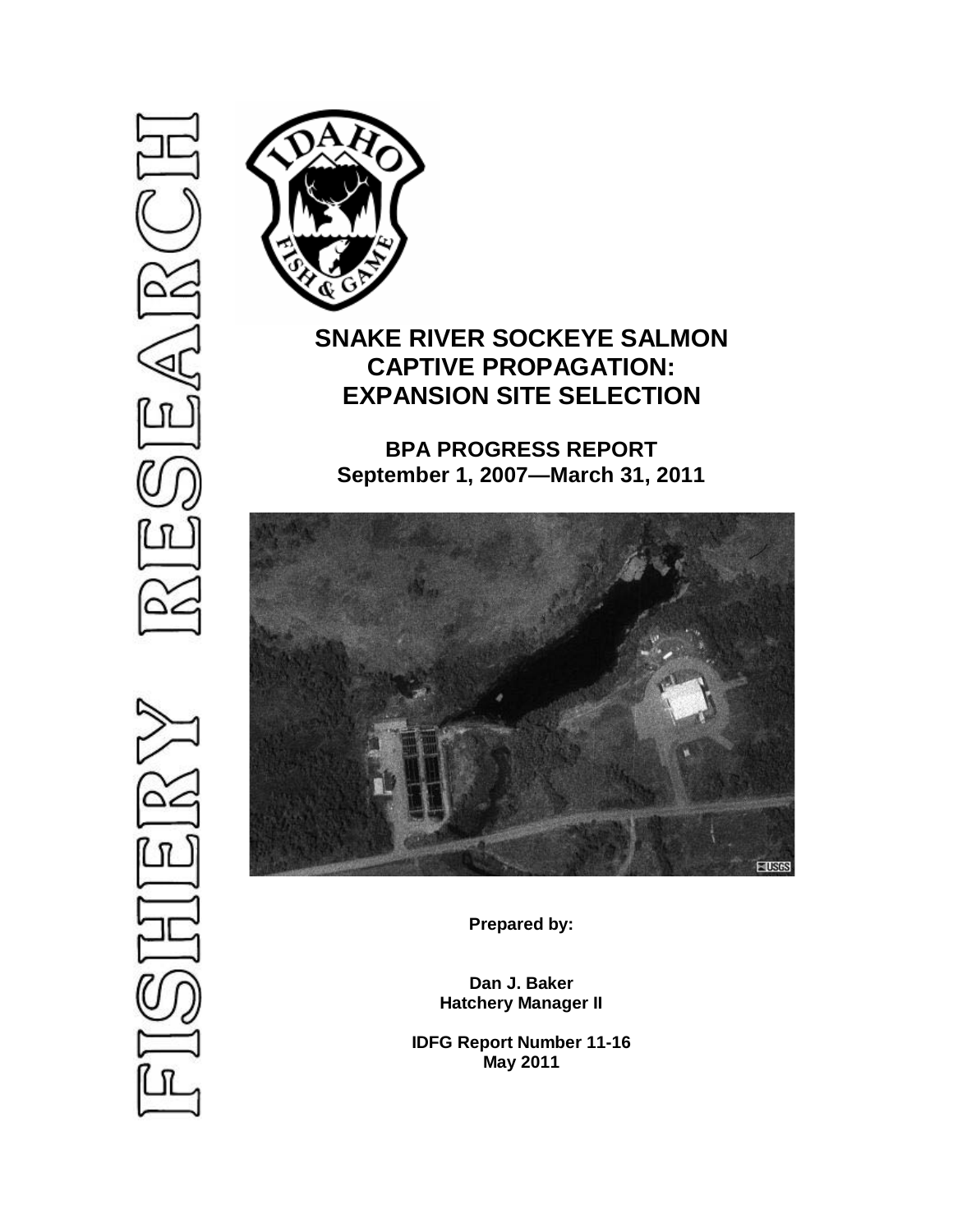**Snake River Sockeye Salmon Captive Propagation: Expansion Site Selection**

**BPA Project Report September 1, 2007—March 31, 2011**

**Contract Completion Report**

**By**

**Dan J. Baker**

**Idaho Department of Fish and Game 600 South Walnut Street P.O. Box 25 Boise, ID 83707**

**To**

**U.S. Department of Energy Bonneville Power Administration Division of Fish and Wildlife P.O. Box 3621 Portland, OR 97283-3621**

**Project Number 2007-402-00 Contract Numbers 35436**

**IDFG Report Number 11-16 May 2011**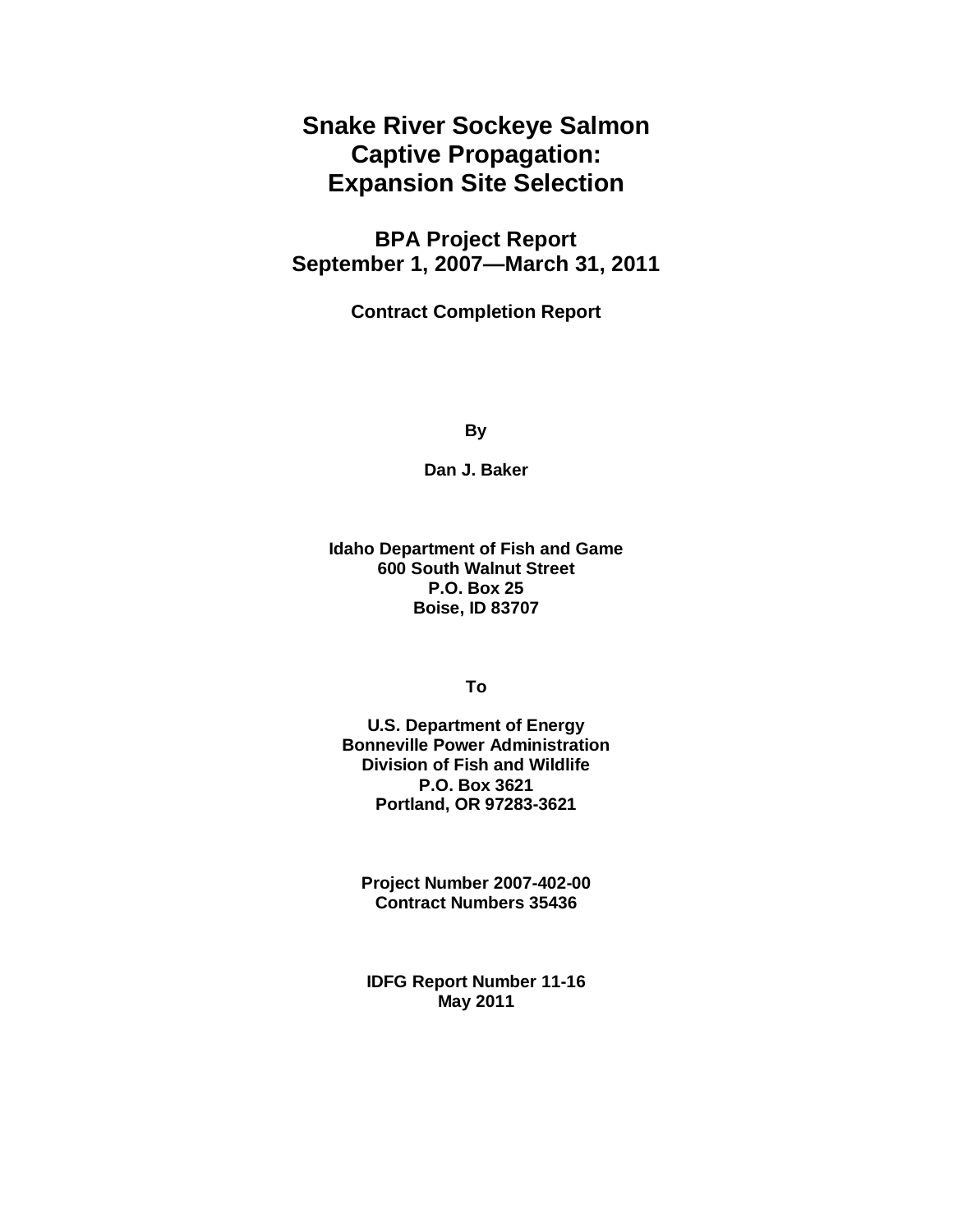# **TABLE OF CONTENTS**

## Page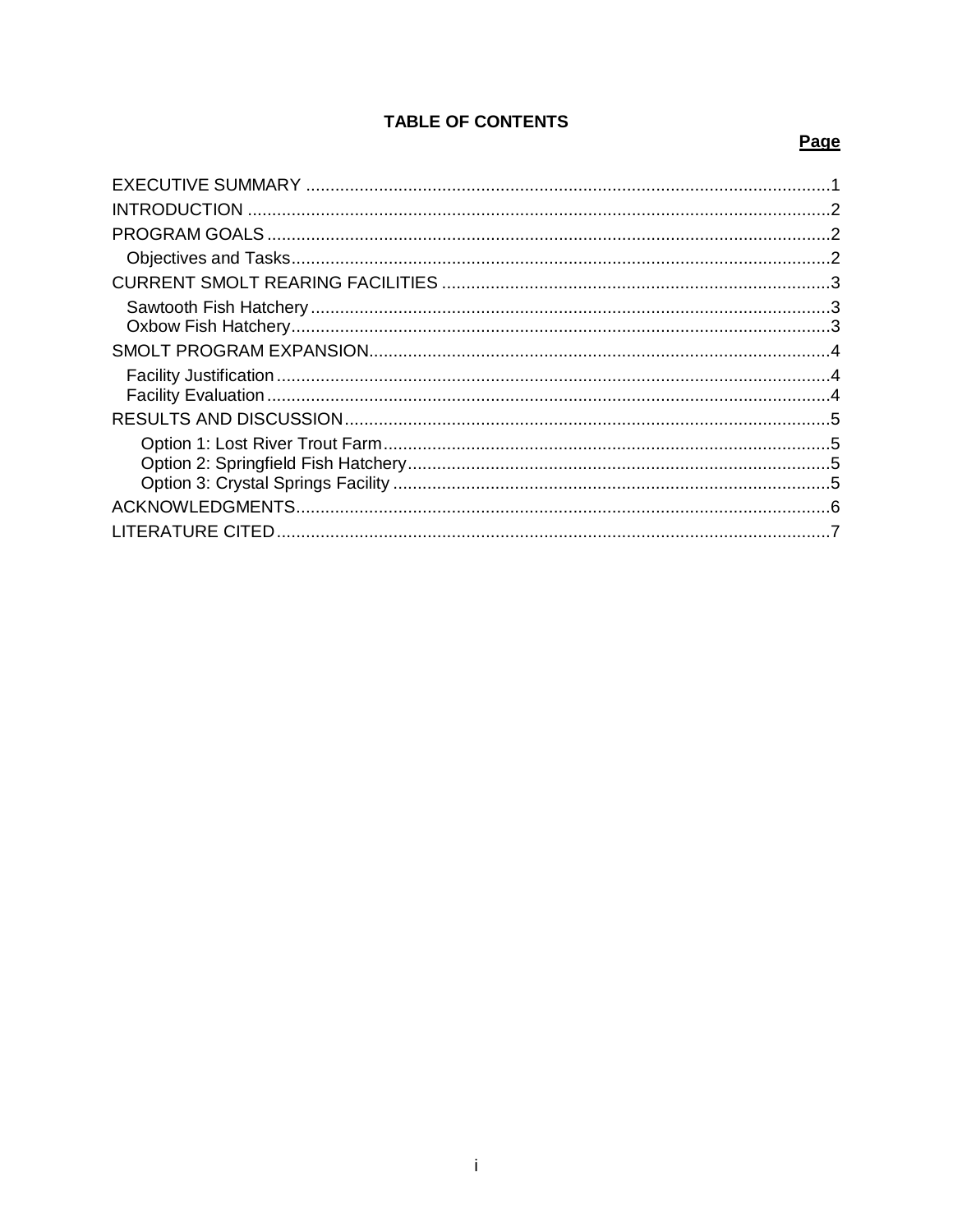### **EXECUTIVE SUMMARY**

<span id="page-3-0"></span>On November 20, 1991, the National Marine Fisheries Service listed Snake River sockeye salmon *Oncorhynchus nerka* as endangered under the Endangered Species Act of 1973. In 1991, the Idaho Department of Fish and Game, the Shoshone-Bannock Tribes, and the National Marine Fisheries Service initiated efforts to conserve and rebuild populations in Idaho.

Initial steps to recover sockeye salmon included the establishment of a captive broodstock program at the Idaho Department of Fish and Game Eagle Fish Hatchery. Sockeye salmon broodstock and culture responsibilities are shared with the National Oceanic and Atmospheric Administration at two locations adjacent to Puget Sound in Washington State.

Rearing facilities for juvenile fish were not identified in the original scope of this project. The project has borrowed rearing space at two different facilities during the past five years and has demonstrated that a sockeye smolt rearing program would benefit the project's long-term goals for recovery. This contract was initiated to identify available water and facilities in Idaho to produce up to 1,000,000 sockeye smolts annually.

Author:

Dan J. Baker Hatchery Manager II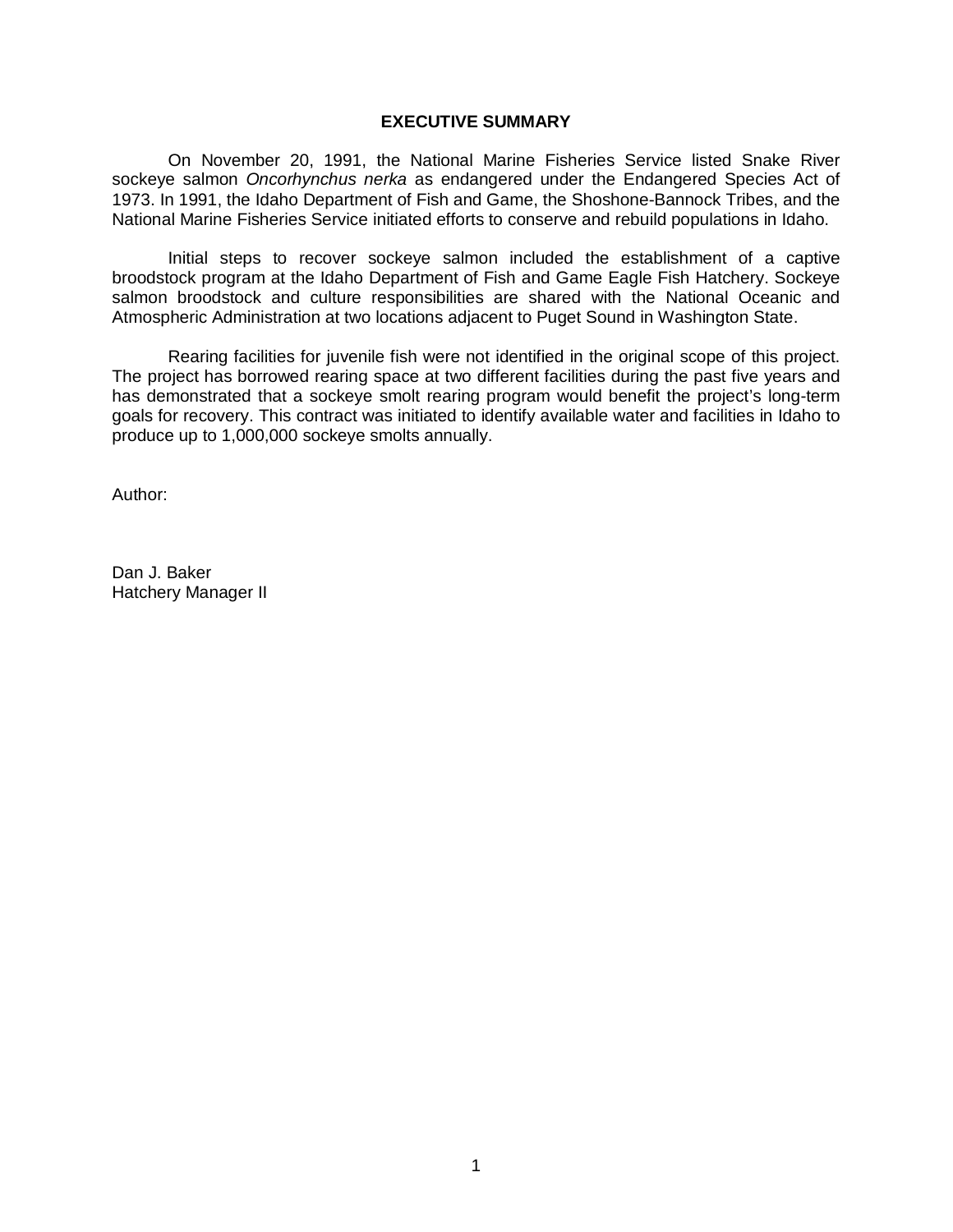### **INTRODUCTION**

<span id="page-4-0"></span>Numbers of Snake River sockeye salmon *Oncorhynchus nerka* have declined dramatically in recent years. In Idaho, only the lakes of the upper Salmon River (Sawtooth Valley) remain as potential sources of production. Historically, five Sawtooth Valley lakes (Redfish, Alturas, Pettit, Stanley, and Yellowbelly) supported sockeye salmon (Bjornn et al. 1968; Chapman et al. 1990). Currently, only Redfish Lake receives a remnant anadromous run.

On April 2, 1990, the National Oceanic and Atmospheric Administration Fisheries Service (NOAA—formerly National Marine Fisheries Service) received a petition from the Shoshone-Bannock Tribes (SBT) to list Snake River sockeye salmon as endangered under the United States Endangered Species Act (ESA) of 1973. On November 20, 1991, NOAA declared Snake River sockeye salmon endangered.

In 1991, the SBT, along with the Idaho Department of Fish and Game (IDFG), initiated the Snake River Sockeye Salmon Sawtooth Valley Project (Sawtooth Valley Project) with funding from the Bonneville Power Administration (BPA). The goal of this program is to conserve genetic resources and to rebuild Snake River sockeye salmon populations in Idaho. Coordination of this effort is carried out under the guidance of the Stanley Basin Sockeye Technical Oversight Committee (SBSTOC), a team of biologists representing the agencies involved in the recovery and management of Snake River sockeye salmon. National Oceanic and Atmospheric Administration Fisheries Service ESA Permit Nos. 1120, 1124, and 1481 authorize IDFG to conduct scientific research on listed Snake River sockeye salmon.

This contract was initiated to address the Biological Opinion (BiOp) proposed action to identify a sockeye smolt rearing facility capable of rearing between 500,000 and 1,000,000 smolts annually. Two rearing facilities currently provide space to rear up to 200,000 sockeye smolts annually (Sawtooth Fish Hatchery and Oxbow Fish Hatchery).

### **PROGRAM GOALS**

<span id="page-4-2"></span><span id="page-4-1"></span>The immediate goal of the program is to identify a facility and associated water rights capable of rearing between 500,000 and 1,000,000 sockeye smolts annually. This would eliminate the need to rear smolts at Sawtooth Fish Hatchery and Oxbow Fish Hatchery.

### **Objectives and Tasks**

- 1. Develop facility evaluation criteria for ranking potential facilities.
- 2. Identify real properties capable of meeting program goals.
- 3. Provide a prioritized list to BPA for review and approval.
- 4. Appraisal of real property.
- 5. Identify NEPA concerns.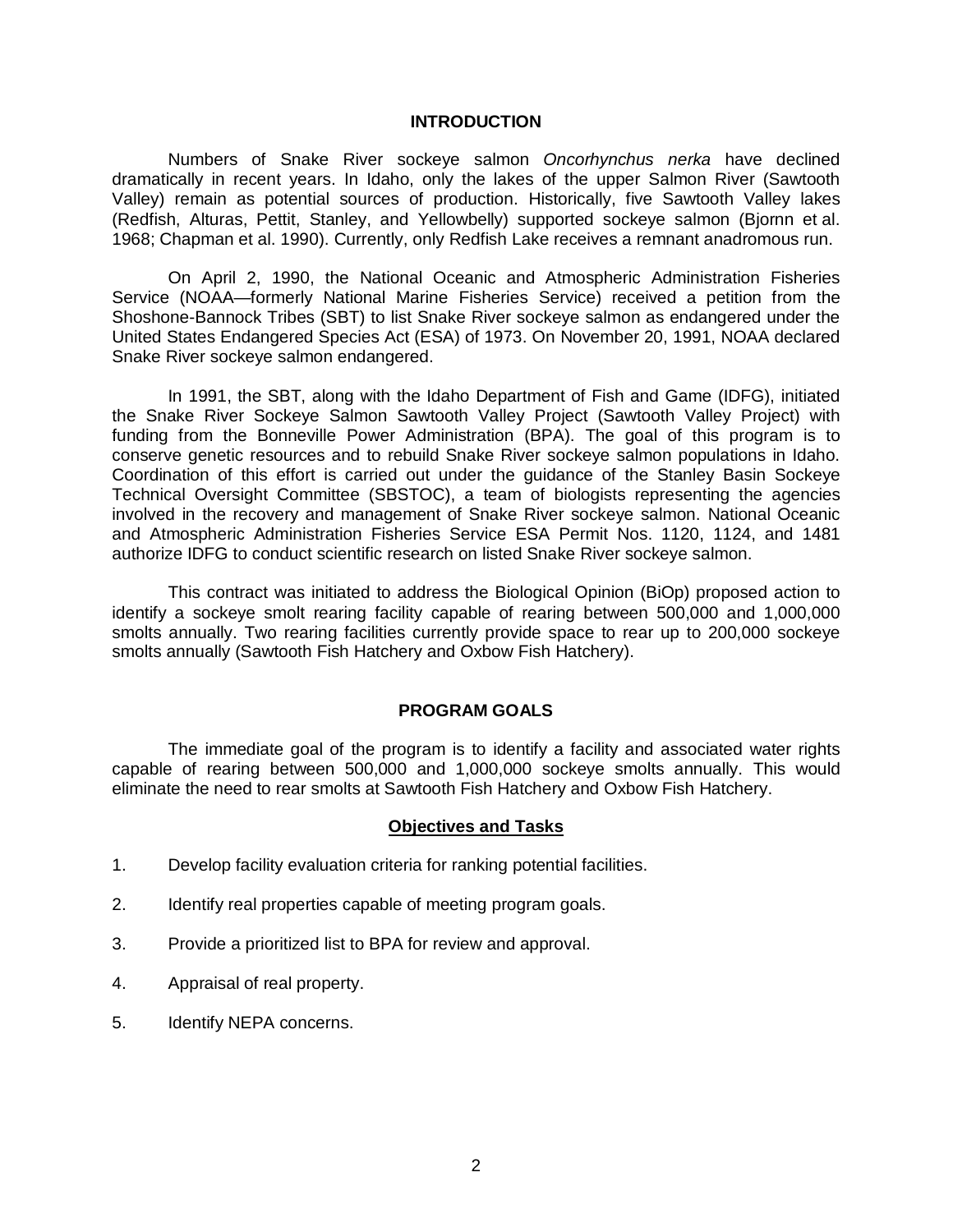### **CURRENT SMOLT REARING FACILITIES**

### **Sawtooth Fish Hatchery**

<span id="page-5-1"></span><span id="page-5-0"></span>Sawtooth Fish Hatchery (Sawtooth FH) was completed in 1985 as part of the U.S. Fish and Wildlife Service Lower Snake River Compensation Plan and is located on the Salmon River, 3.5 km upstream from the confluence of Redfish Lake Creek. Sawtooth FH personnel and facilities have been utilized continuously since 1991 for various aspects of the sockeye captive broodstock program, including 1) prespawn anadromous adult holding, 2) egg incubation, and 3) juvenile rearing for presmolt and smolt releases. In addition, hatchery personnel assist with many field activities, including 1) net pen fish rearing, 2) fish trapping and handling, and 3) fish transportation and release.

Eyed eggs, received at Sawtooth FH from Eagle FH or NOAA, are incubated in verticalstack incubators. Fry are ponded into fiberglass troughs, juveniles are transferred to concrete vats, and overwinter smolts are reared in 200-foot raceways. Typically, juvenile sockeye salmon reared at Sawtooth FH are released as presmolts or smolts. Prespawn anadromous adults captured at Redfish Lake Creek or Sawtooth FH weirs are transferred from the trap directly onto fish transport tanks and transferred to Eagle FH. Sockeye may be temporarily held (two days maximum) in adult holding facilities at Redfish Lake Creek prior to transfer to the Eagle FH.

Generally, well water supplies water flow for incubation, rearing, and holding. Well water temperature varies by time of year from approximately 4.0°C minimum in March and April to 10.0°C maximum in September and October. When sockeye salmon are held for smolt releases, they may be moved to outside raceways that receive water from the Salmon River. Salmon River water temperature varies by time of year from approximately 2.0°C in January and February to 20.0°C in August and September. Backup and redundancy water systems are in place. Rearing protocols are established cooperatively between IDFG personnel and reviewed at the SBSTOC level.

### **Oxbow Fish Hatchery**

<span id="page-5-2"></span>The Oregon Department of Fish and Wildlife's (ODFW) Oxbow Fish Hatchery (Oxbow FH) was originally constructed in 1913 and was operated as a state-funded hatchery until 1952. In 1952, the facility was modified and expanded using funding from the Mitchell Act, a Columbia River Fisheries Development Program set up to enhance declining fish runs in the Columbia River Basin. Oxbow FH receives 7.2°C water through gravity flow from Oxbow Springs. Flow rate is highly variable depending on the time of year with the lowest flows reaching 1,135.5 liters per minute (300 GPM) in the summer and fall. Water rights for Oxbow FH are 3.30 cubic meters per second (116.51 cfs). Calendar year 2009 represents the sixth year that Oxbow FH personnel and facilities have been utilized for sockeye smolt rearing with the captive broodstock program.

Eyed eggs, received at Oxbow FH from Eagle FH or NOAA, are incubated in verticalstack incubators. Fry are ponded to fiberglass troughs. Juvenile sockeye (>1 g) are held in larger fiberglass troughs (4.53 cubic meters). Sockeye salmon are transferred to outside raceways (133 cubic meters) for final rearing to the smolt stage. Juvenile sockeye salmon reared at Oxbow FH are transferred back to Idaho and released as smolts into Redfish Lake Creek and the Salmon River. Rearing protocols are established cooperatively between IDFG and ODFW personnel and reviewed at the SBSTOC level.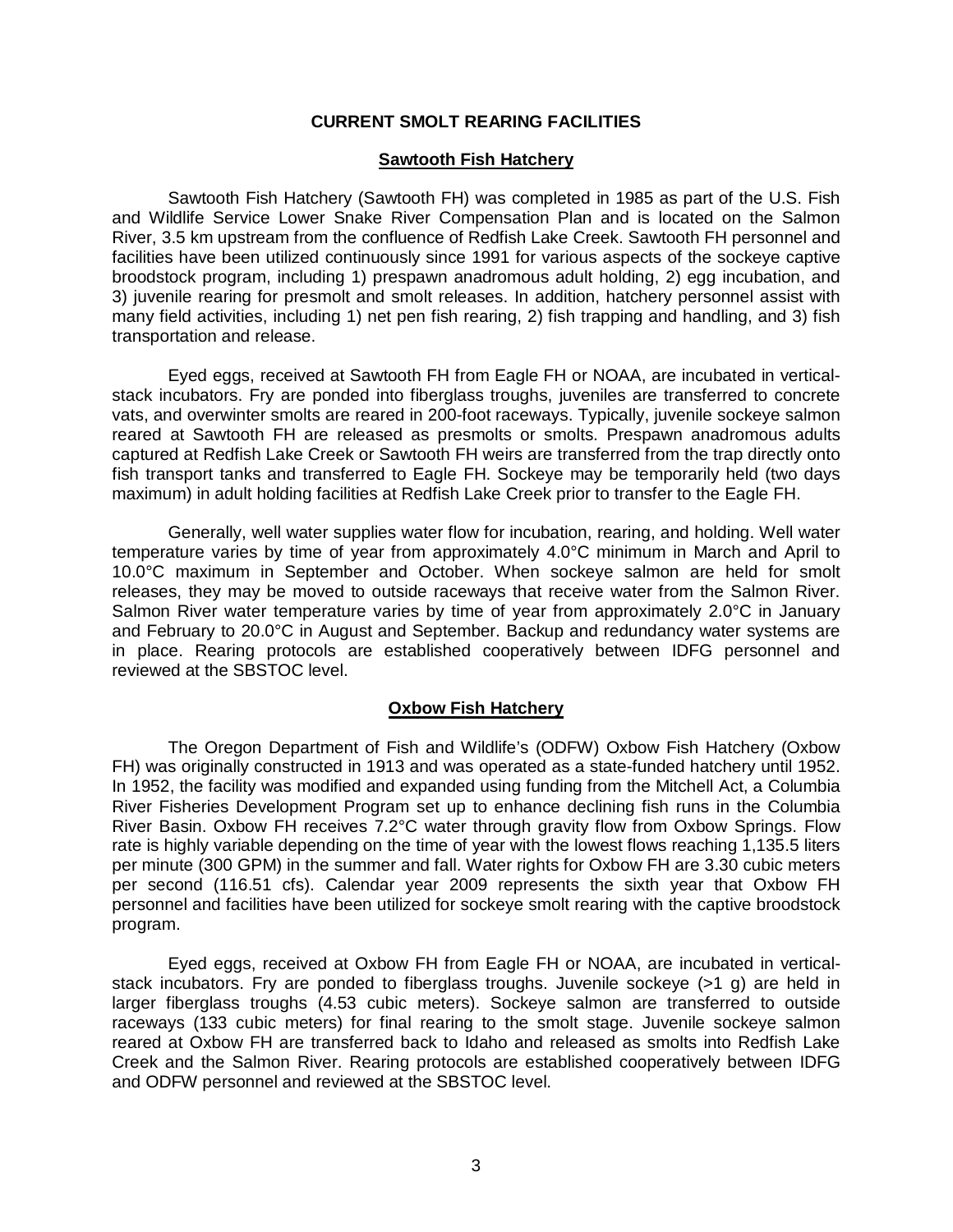### **SMOLT PROGRAM EXPANSION**

### **Facility Justification**

<span id="page-6-1"></span><span id="page-6-0"></span>Bonneville Power Administration funded the initiation of the process to identify and scope the availability, value, and suitability of property dedicated to the rearing of Snake River sockeye salmon (Project No. 2007-402-00; Contract 35436). The acquisition of a suitable property is critical to satisfy specific language contained in the current National Oceanic & Atmospheric Administration Fisheries (NOAA) Remand Draft Biological Opinion (BiOp) dated October 30, 2007:

*Section 8.4.5.1.5 – Effects of the Hatchery Proposed Actions: Fund expansion of the safety-net program to increase smolt releases to between 500,000 and 1 million fish; Expanding the numbers of smolts released is the program's next step toward meeting the goal of amplifying the wild population.*

Currently, insufficient incubation and juvenile rearing space is available to meet the project's long-term goal of species recovery. Juvenile sockeye salmon are reared at the IDFG Sawtooth Fish Hatchery (a Lower Snake River Compensation Plan facility) and at the Oregon Department of Fish and Wildlife's Oxbow Fish Hatchery (a Mitchell Act facility). As both facilities are focused on higher priority mitigation mandates, limited rearing space is available for sockeye salmon. As such, the Department is currently pursuing the acquisition of suitable hatchery space to meet this objective. Consistent with the Federal Columbia River Power System (FCRPS) Biological Opinion and the Idaho Fish Accord, the new Idaho facility would have the capacity to produce between 500,000 and 1 million full-term smolts annually for release to locations in the Sawtooth Valley. Focusing on a smolt release strategy maximizes the potential to return anadromous adults.

### **Facility Evaluation**

<span id="page-6-2"></span>Consistent with FCRPS BiOp language and regional recommendations (Idaho Fish Accords, NOAA Fisheries Draft Recovery Plan), IDFG staff, aided by BPA representatives, devoted due diligence to the process of site selection and evaluated three potential locations as candidates for a smolt production program:

OPTION 1: Lost River Trout Hatchery – Mackay, Idaho OPTION 2: Springfield Fish Hatchery – Springfield, Idaho OPTION 3: Crystal Springs Hatchery – Springfield, Idaho

Specific biological, environmental, and infrastructure requirements were evaluated to address the adequacy of each site:

Water quantity: Minimum of **14.0 cubic feet per second** (cfs) to support lower limits of program expansion (500,000 smolts annually / assumes ~9.0 fish/pound release size).

> Minimum of **27.0 cfs** to support upper limits of program expansion (1 million smolts annually / assumes ~9.0 fish/pound release size).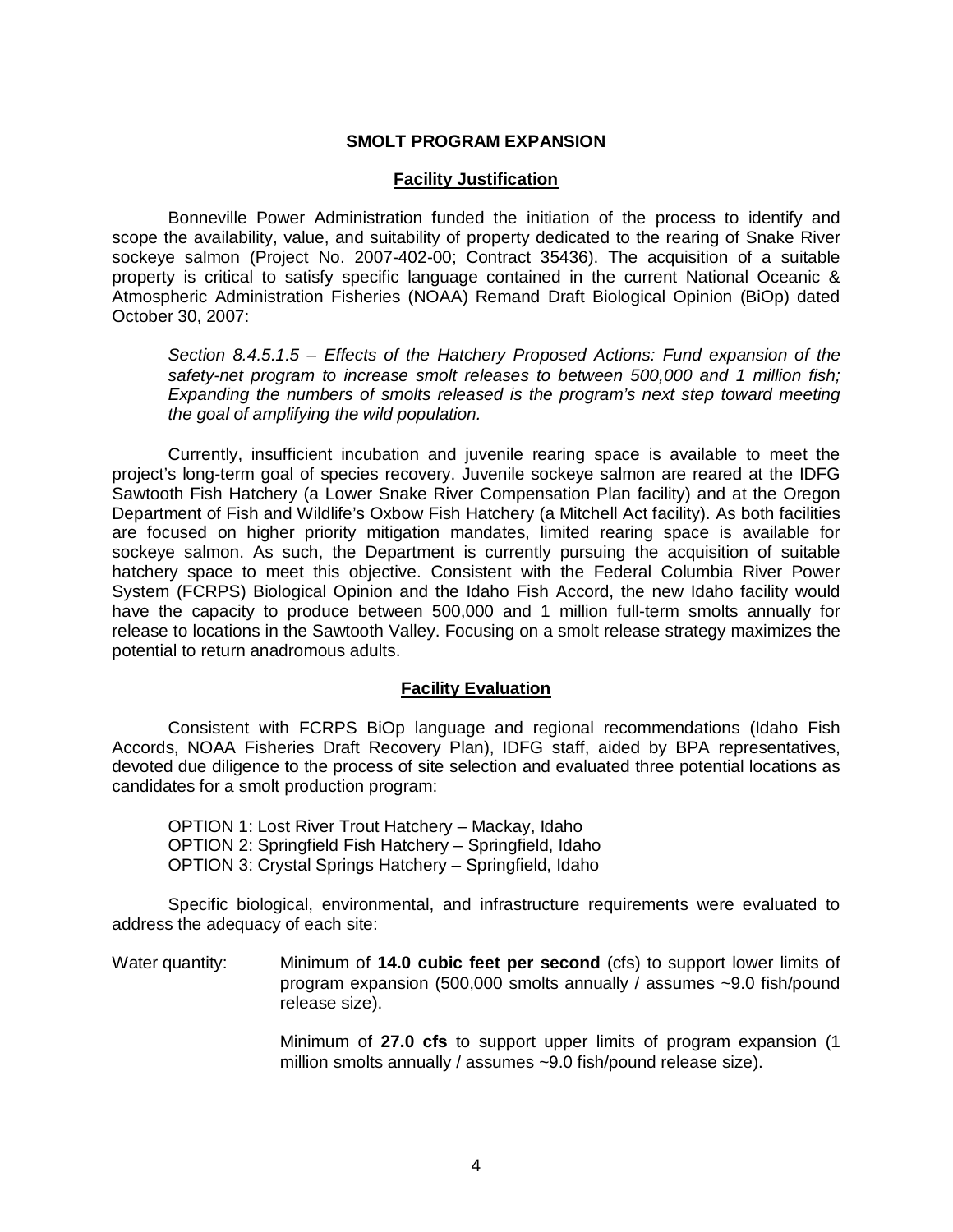- Water temperature: Maximum of **10.0°C** (50.0°F) rearing temperature to accommodate growth requirements of program fish (ideally, unchilled ambient source water).
- Water source: Ideally, **pathogen-free** spring and/or artesian water source that is not pumped and/or augmented (pumped water source requires backup power generation and system redundancy for listed species). Prior to initiation of production program, facility and/or source should have demonstrated history of rearing salmonids through a predetermined life history stage.
- Water treatment: Adequate **facility size** (exclusive of rearing requirements) critical for successful treatment of hatchery effluents (quiescent zones, settling basins).

In addition to water-specific criteria, key factors in site selection addressed property size (to provide for adequate infrastructure), geography (climate, contour, grade, etc.), accessibility, proximity to the Stanley Basin (transportation and release), as well as fiscally-sound capital investment and/or annual operating expenditures.

### **RESULTS AND DISCUSSION**

### <span id="page-7-1"></span><span id="page-7-0"></span>**Option 1: Lost River Trout Farm**

Lost River Trout Farm was initially identified as the best option for rearing sockeye smolts. This facility is located near Mackay, Idaho and was historically used for trout production. Extensive modifications would be required to meet program goals, but water rights and temperature made this facility a high priority. Unfortunately, BPA made an offer to purchase this facility and the offer was later countered with a "First Right of Refusal" clause associated with this property. Negotiations with new property owner failed to reach an acceptable agreement to purchase. The project moved on to Option 2.

### <span id="page-7-2"></span>**Option 2: Springfield Fish Hatchery**

Springfield Fish Hatchery, located near American Falls, Idaho, was identified as number two on the priority list. Infrastructure at this facility cannot be salvaged; this facility would require extensive modifications to meet program goals. Water rights are for 50 cfs and temperature is approximately 50 degrees Fahrenheit. This property was appraised and BPA purchased this facility for the sockeye smolt rearing facility. This contract has ended and a new contract has been set up to address the Planning and Design Phase of Springfield Hatchery.

### <span id="page-7-3"></span>**Option 3: Crystal Springs Facility**

Crystal Springs Facility was visited and discussed as a possibility for sockeye production. This facility was purchased by BPA in 1999 to provide a fish rearing facility for Shoshone-Bannock Tribe (SBT). No improvements had been made up to this time, although planning is underway to develop this site for SBT. Water rights at this facility are for 20 cfs of 50 degree Fahrenheit water. Layout, land availability, and water rights made this option a lower priority.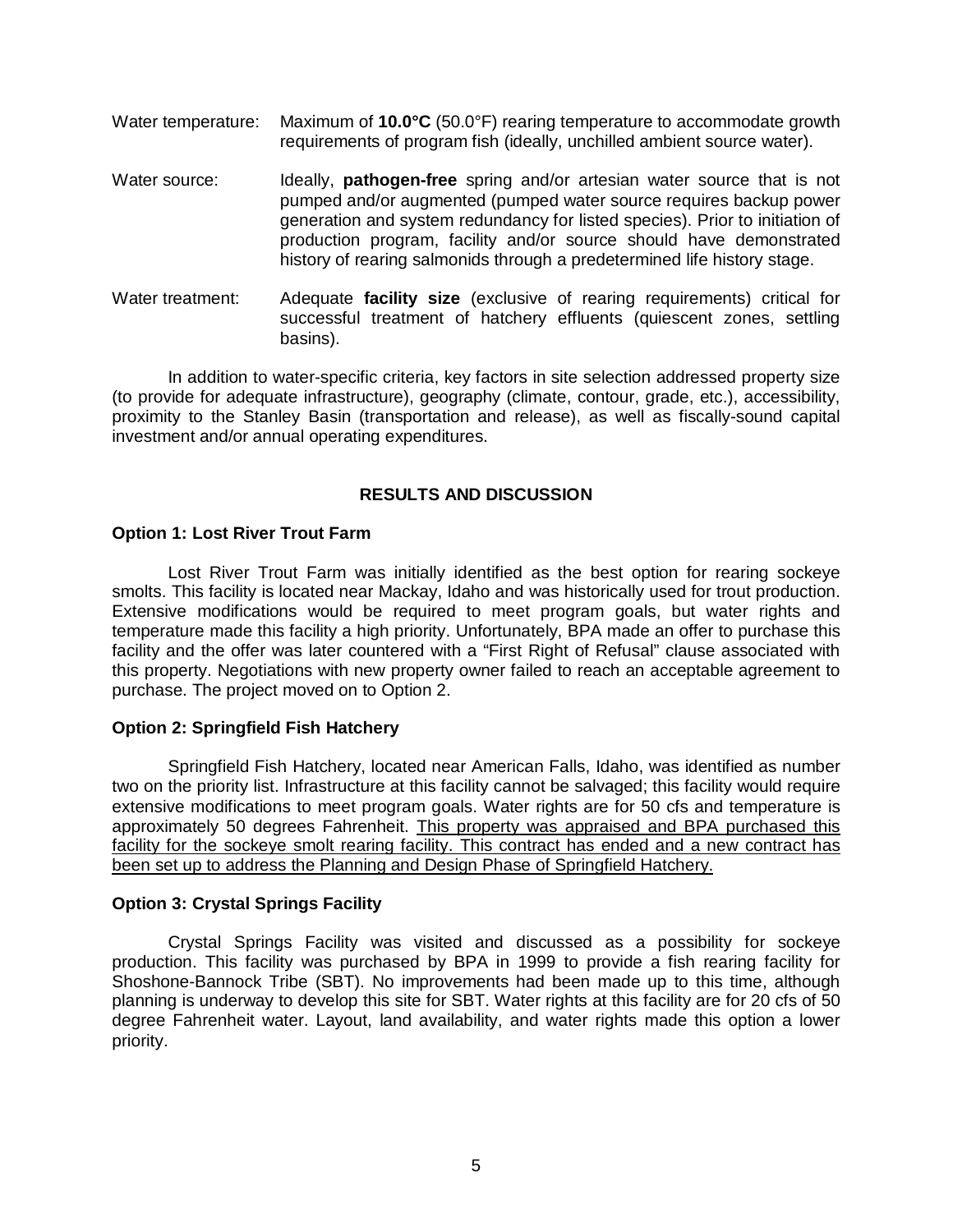### **ACKNOWLEDGMENTS**

<span id="page-8-0"></span>We wish to thank the members of the Stanley Basin Sockeye Technical Oversight Committee for their involvement and input throughout the year. We would also like to thank staff at Bonneville Power for their assistance during this contract. Special thanks to Cheryl Zink for her technical assistance assembling the final document.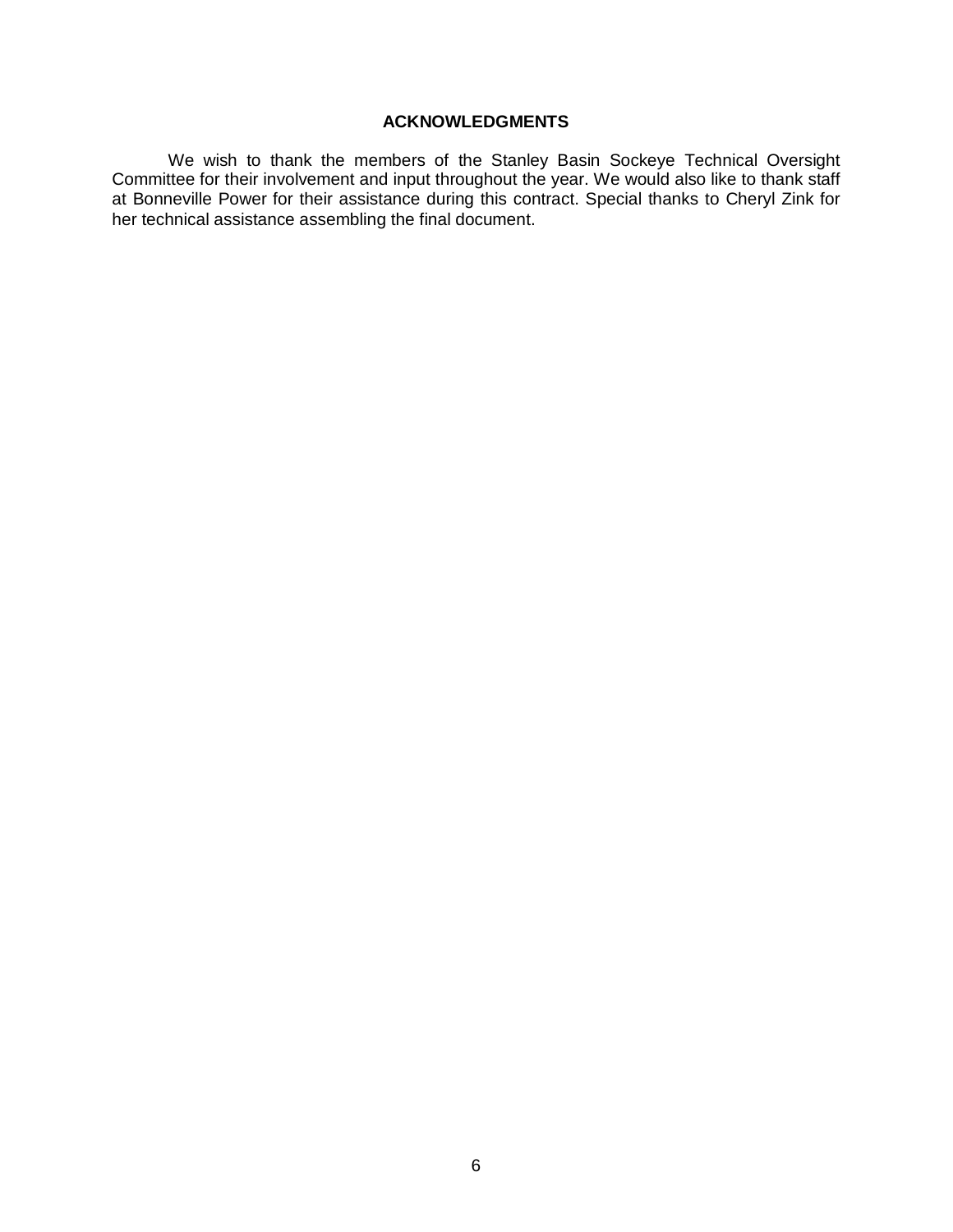### **LITERATURE CITED**

- <span id="page-9-0"></span>Bjornn, T. C., D. R. Craddock, and D. R. Corley. 1968. Migration and survival of Redfish Lake, Idaho, sockeye salmon, *Oncorhynchus nerka*. Transactions of the American Fisheries Society 97:360-373.
- Chapman, D. W., W. S. Platts, D. Park, and M. Hill. 1990. Status of Snake River sockeye salmon. Don Chapman Consultants, Inc. Boise, Idaho.